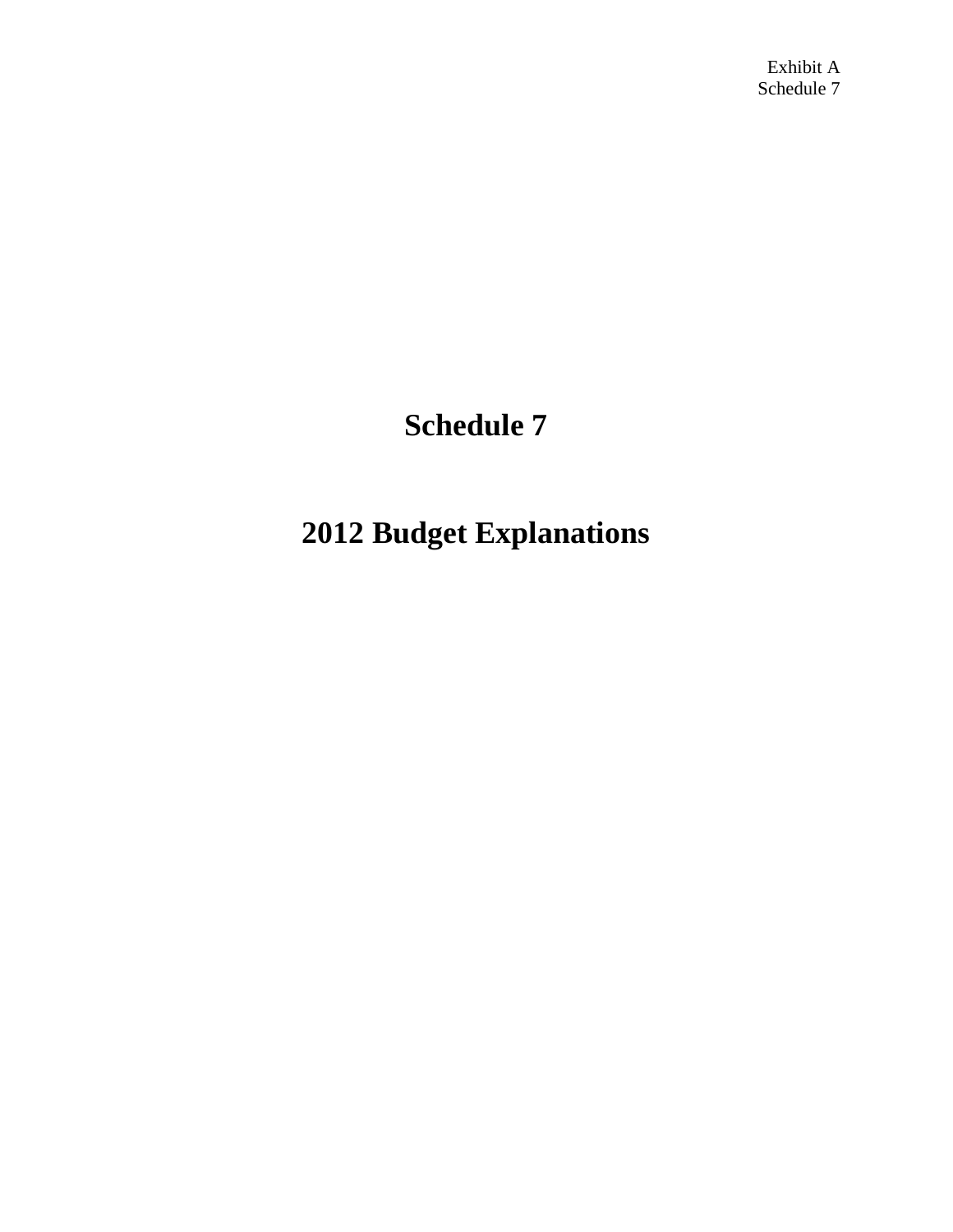Exhibit A Schedule 7 Page 1 of 18

# **2012 Budget**

#### **Overview**

Enbridge Gas New Brunswick's ("EGNB") 2012 Budget was prepared relying on input from Management, taking into consideration historic trends, current market conditions, as well, as the current economic environment. A complete list of 2012 Budget Assumptions can be found at Exhibit A, Schedule 9.

For comparative purposes, variance explanations compare 2010 actual results to the 2010 Budget, 2011 forecast results, based on a mid-year forecast that combined actual 2011 results to May 31, 2011, with a forecast for the remainder of the year, to the 2011 Budget and the 2012 Budget to the 2011 Budget. EGNB has only included explanations for variances greater than \$10K.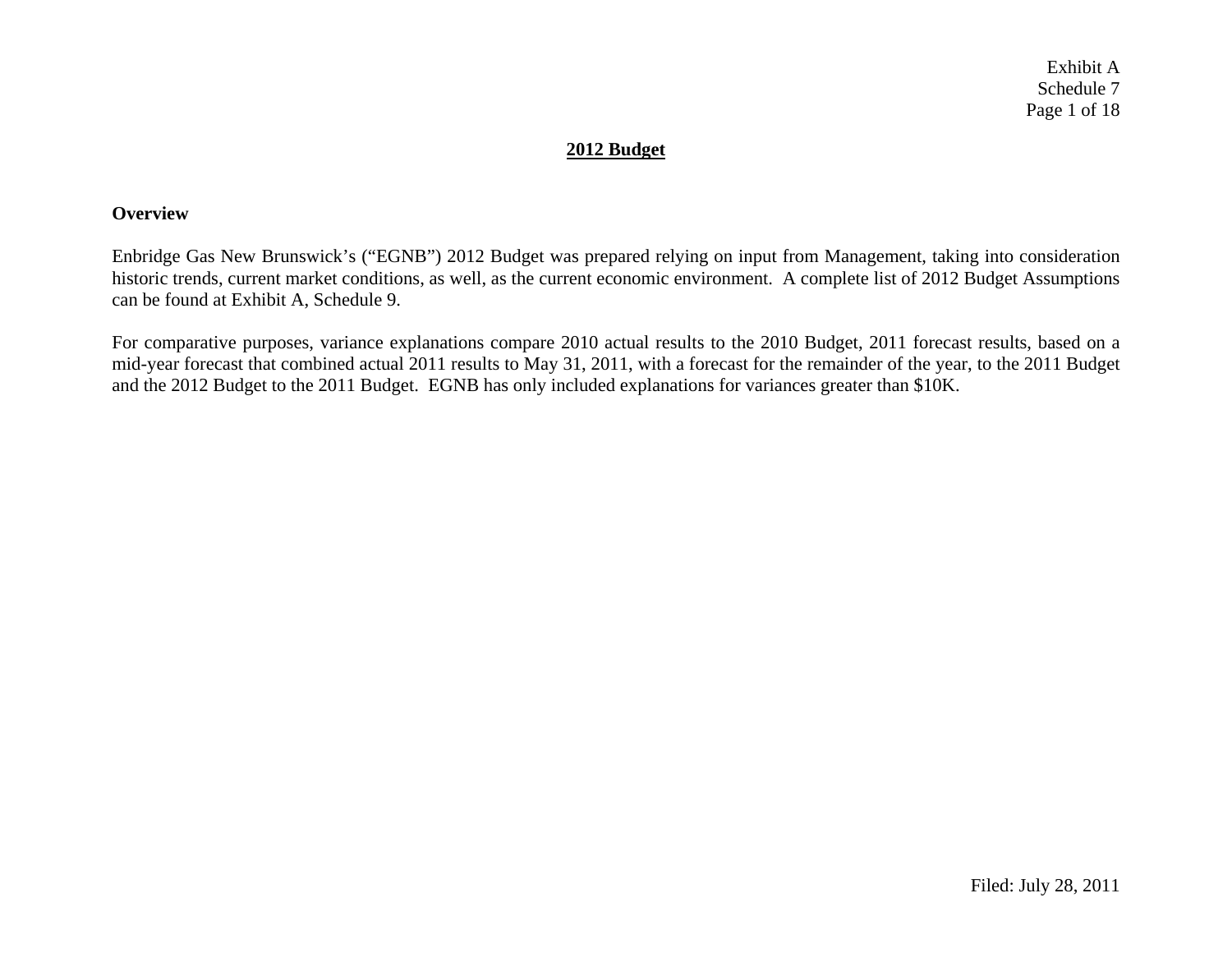Exhibit A Schedule 7 Page 2 of 18

#### **Revenue**

For the 2012 budget year, EGNB has forecast total revenue from operations of \$58.3 million. The table below summarizes EGNB's budgeted 2012 gas distribution revenue, miscellaneous operating revenue, allowance for funds used during construction ("AFUDC") and installation services margin with comparisons to 2010 and 2011.

| Table 1<br>Revenue |                                              |      |           |      |               |     |               |    |           |      |               |      |               |                 |          |                |
|--------------------|----------------------------------------------|------|-----------|------|---------------|-----|---------------|----|-----------|------|---------------|------|---------------|-----------------|----------|----------------|
|                    |                                              |      | (1)       |      | (2)           |     | $(3)=(1)-(2)$ |    | (4)       |      | (5)           |      | $(6)=(4)-(5)$ | (7)             |          | $(8)=(7)-(5)$  |
| Line               |                                              | 2010 |           | 2010 |               |     | 2011<br>2010  |    |           | 2011 |               | 2011 | 2012          |                 | Variance |                |
| No.                | (in thousands of dollars)                    |      | Actual    |      | <b>Budget</b> |     | Variance      |    | Forecast  |      | <b>Budget</b> |      | Variance      | <b>Budget</b>   |          | to 2011 Budget |
|                    | <b>Operating Revenue</b>                     |      |           |      |               |     |               |    |           |      |               |      |               |                 |          |                |
| 2                  | <b>Gas Distribution</b>                      | \$   | 38,466 \$ |      | 50,299        | \$. | (11, 833)     | \$ | 50,307 \$ |      | 54,218 \$     |      | (3,911)       | \$<br>57,697 \$ |          | 3,479          |
| 3                  | Miscellaneous                                |      | 264       |      | 271           |     | (7)           |    | 278       |      | 137           |      | 141           | 144             |          | $\overline{7}$ |
|                    | Allowance for Funds Used During Construction |      | 87        |      | 123           |     | (36)          |    | 26        |      | 13            |      | 13            | 53              |          | 40             |
| 5                  |                                              |      | 38,817    |      | 50,693        |     | (11, 876)     |    | 50,611    |      | 54,368        |      | (3,757)       | 57,894          |          | 3,526          |
| 6                  | <b>Installation Services</b>                 |      |           |      |               |     |               |    |           |      |               |      |               |                 |          |                |
|                    | Revenue                                      |      | 6,787     |      | 11,078        |     | (4,291)       |    | 2,371     |      | 4,478         |      | (2,107)       | 1,947           |          | (2,531)        |
| 8                  | Cost of Goods Sold                           |      | (5,790)   |      | (9,316)       |     | 3,526         |    | (1,848)   |      | (3, 562)      |      | 1,714         | (1,505)         |          | 2,057          |
| 9                  |                                              |      | 997       |      | 1,762         |     | (765)         |    | 523       |      | 916           |      | (393)         | 442             |          | (474)          |
| 10                 | <b>Total Revenue</b>                         |      | 39,814    |      | 52,455        |     | (12, 641)     |    | 51,134    |      | 55,284        |      | (4, 150)      | 58,336          |          | 3,052          |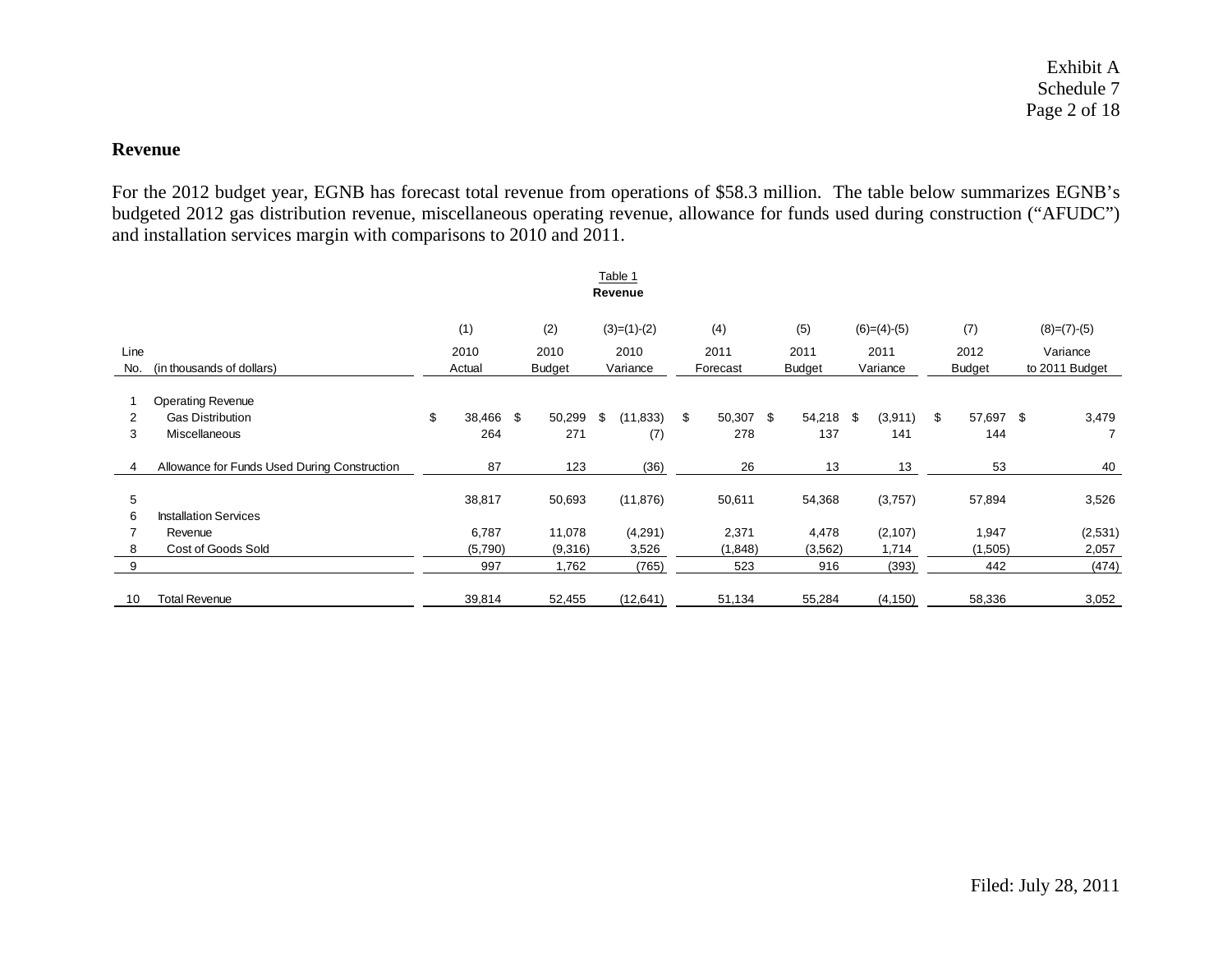#### 2010 Actual vs 2010 Budget

# Operating Revenue

• Gas Distribution Revenue: actual gas distribution revenues were \$11.8 million under budget, primarily due to lower than expected distribution rates (\$3.7 million), lower customer attachments (\$3.6 million), warmer than forecasted weather (\$3.3 million), and a reduction in actual usage by customers as compared to the budget (\$1.3 million).

AFUDC was \$36K under budget, with the primary driver for this variance being lower than budgeted monthly balances in the Construction Work in Progress ("CWIP") account, of which AFUDC is calculated on.

Installation Services Margin was \$765K under budget, primarily due to increased competition for installation work, resulting in a reduction to the volume of work and, to a lesser extent, a decrease in the margin on a percentage basis. Installation volumes were also affected by lower than forecast customer attachments.

#### 2011 Forecast vs 2011 Budget

#### Operating Revenue

- Gas Distribution Revenue: gas distribution revenues are forecast to end 2011 \$3.9 million under budget, due to lower than forecasted distribution rates (\$2.8 million), and a reduction in customer attachments and actual usage by customers as compared to the budget (\$1.1 million).
- Miscellaneous Operating Revenue: miscellaneous operating revenue includes Agent Billing and Collection ("ABC") and Agent Billing ("AB") service revenue, late payment charges, transactional services, gain/loss on disposal of assets and accounts payable discounts taken. Miscellaneous revenues are expected to end 2011 \$141K over budget, primarily due to late payment charges collected from customers being greater than anticipated.

AFUDC is expected to be \$13K over budget, primarily due to higher than budgeted monthly balances in the CWIP account, of which AFUDC is calculated on.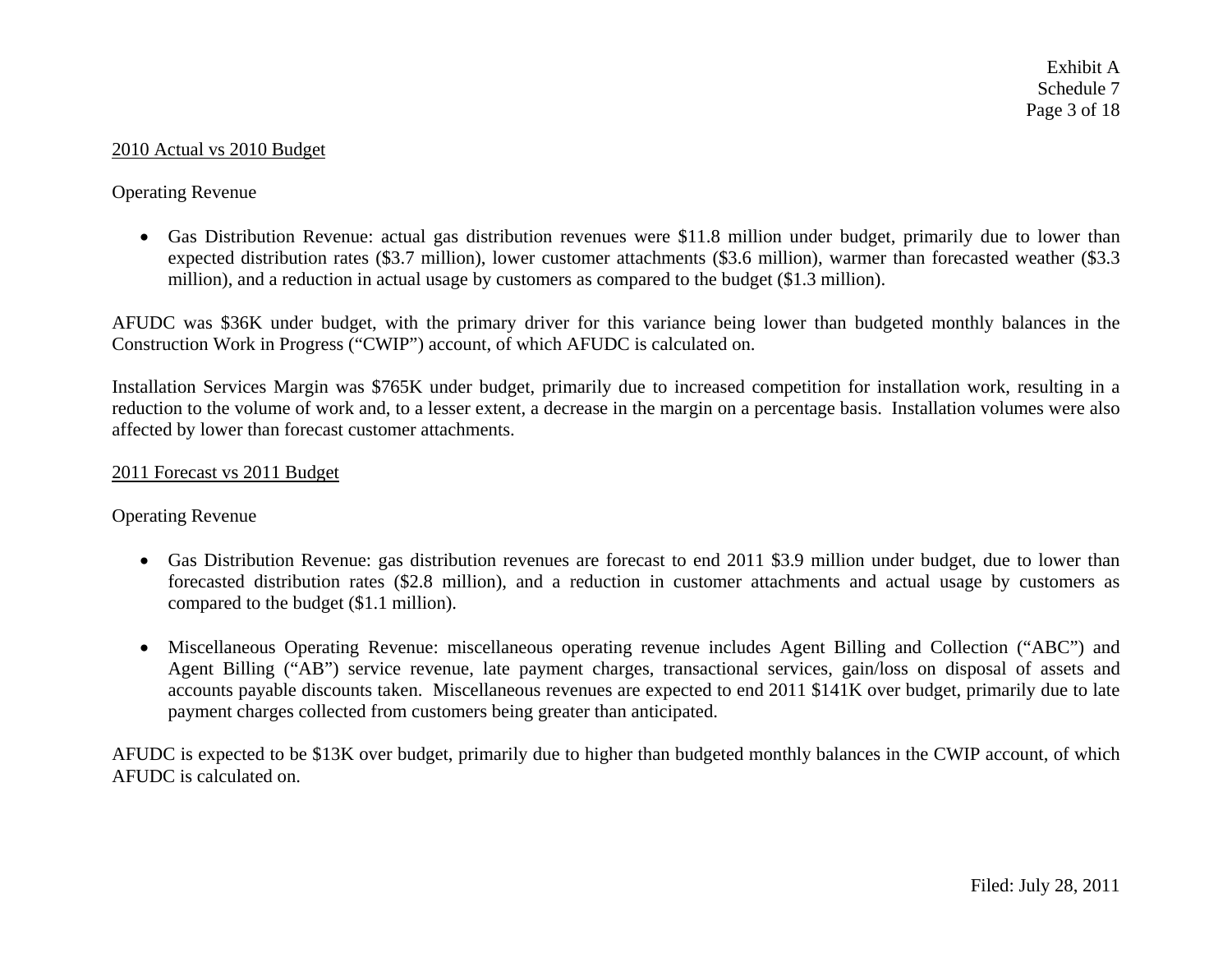Installation Services Margin is expected to be \$393K under budget, primarily due to a continued increase in competition in the market and below budget customer attachments.

# 2012 Budget vs 2011 Budget

# Operating Revenue

• Gas Distribution Revenue: gas distribution revenues are forecast to be \$3.5 million more than the 2011 Budget, due to an increase in customer consumption (\$6.8 million), partially offset by decreased distribution rates (\$3.3 million).

AFUDC is forecast to be \$40K above the 2011 Budget primarily due to the forecast CWIP balances resulting from capital spending.

Installation Services Margin is forecast to be \$474K below the 2011 Budget, primarily due to a continuing reduction in the forecasted amount of installation work to be done by EGNB in both the commercial and residential sectors.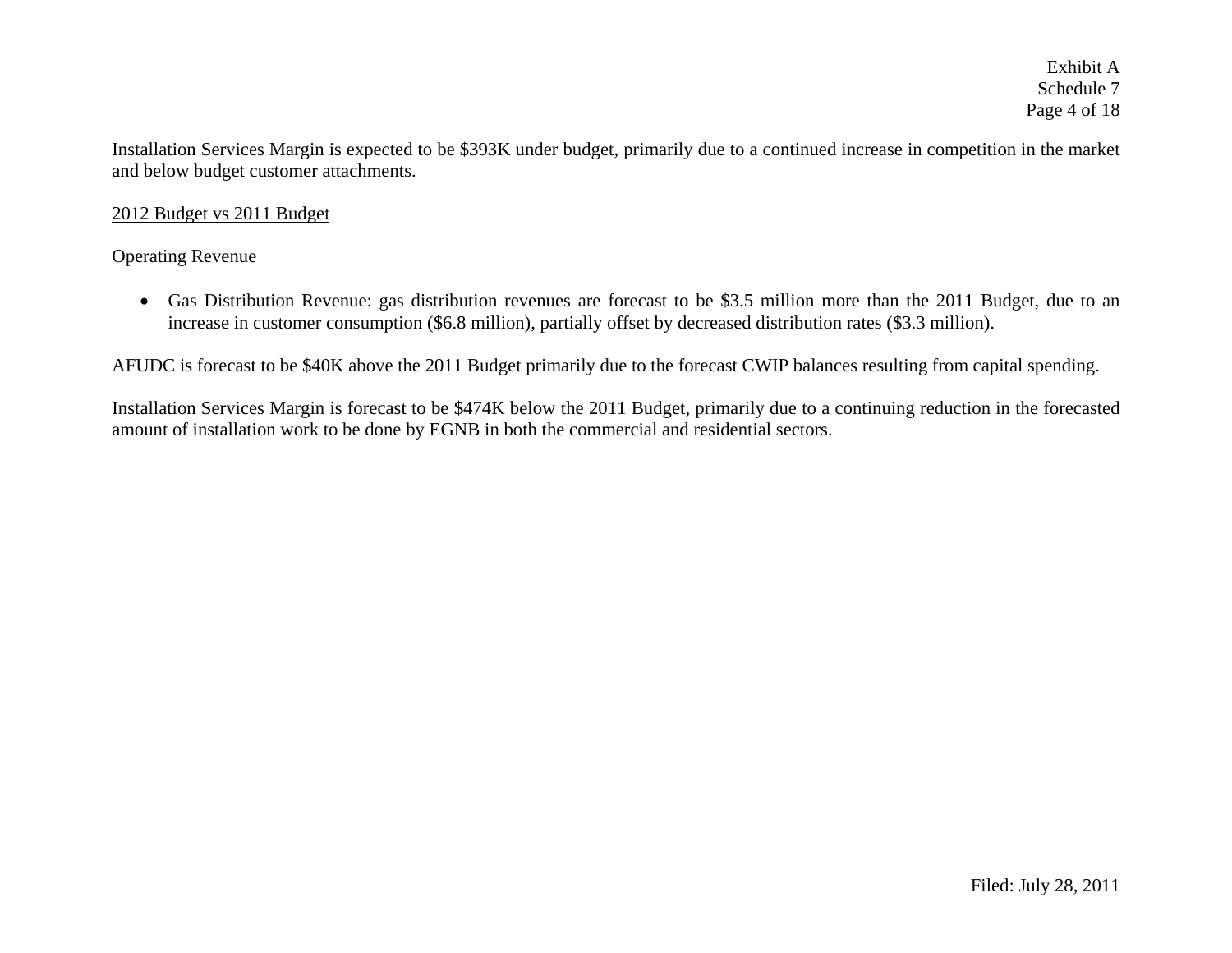# **Expenses**

For the 2012 Budget year, EGNB has forecast total expenses of \$44.2 million. Below is a summary of EGNB's operating and maintenance expenses, bad debt expense, amortization of property, plant and equipment, municipal and other taxes, interest on amounts due to associates and affiliates and other interest and amortization of deferred development costs with comparisons to 2010 and 2011.

|             | Table 2                                                                            |                |                       |                  |                  |                       |                  |                       |                            |  |  |  |
|-------------|------------------------------------------------------------------------------------|----------------|-----------------------|------------------|------------------|-----------------------|------------------|-----------------------|----------------------------|--|--|--|
|             | <b>Operating Expenses</b>                                                          |                |                       |                  |                  |                       |                  |                       |                            |  |  |  |
|             | (2)<br>$(3)=(1)-(2)$<br>(4)<br>(5)<br>(1)<br>$(6)=(4)-(5)$<br>(7)<br>$(8)=(7)-(5)$ |                |                       |                  |                  |                       |                  |                       |                            |  |  |  |
| Line<br>No. | (in thousands of dollars)                                                          | 2010<br>Actual | 2010<br><b>Budget</b> | 2010<br>Variance | 2011<br>Forecast | 2011<br><b>Budget</b> | 2011<br>Variance | 2012<br><b>Budget</b> | Variance<br>to 2011 Budget |  |  |  |
|             | <b>Operating Expenses</b>                                                          |                |                       |                  |                  |                       |                  |                       |                            |  |  |  |
| 2           | Operating and Maintenance Expenses                                                 | 7,142          | 4,478                 | 2,664            | 11,007           | 9,407                 | 1,600            | 17,241                | 7,834                      |  |  |  |
| 3           | <b>Bad Debt Expense</b>                                                            | 353            | 276                   | 77               | 191              | 265                   | (74)             | 269                   | 4                          |  |  |  |
| 4           | Amortization of Property, Plant and Equipment                                      | 5,637          | 5,663                 | (26)             | 6,467            | 6,533                 | (66)             | 7,486                 | 953                        |  |  |  |
| 5           | Municipal and Other Taxes                                                          | 1,088          | 1,156                 | (68)             | 1,129            | 1,186                 | (57)             | 1,317                 | 131                        |  |  |  |
| 6           | Interest on Amounts Due to Associates and<br>Affiliates and Other Interest         | 14,058         | 13,574                | 484              | 15,465           | 14,137                | 1,328            | 14,943                | 806                        |  |  |  |
|             | Amortization of Deferred Development Costs                                         | 2,967          | 2,863                 | 104              | 2,879            | 2,911                 | (32)             | 2,990                 | 79                         |  |  |  |
| 8           | <b>Total Expenses</b>                                                              | 31,245         | 28,010                | 3,235            | 37,138           | 34,439                | 2,699            | 44,246                | 9,807                      |  |  |  |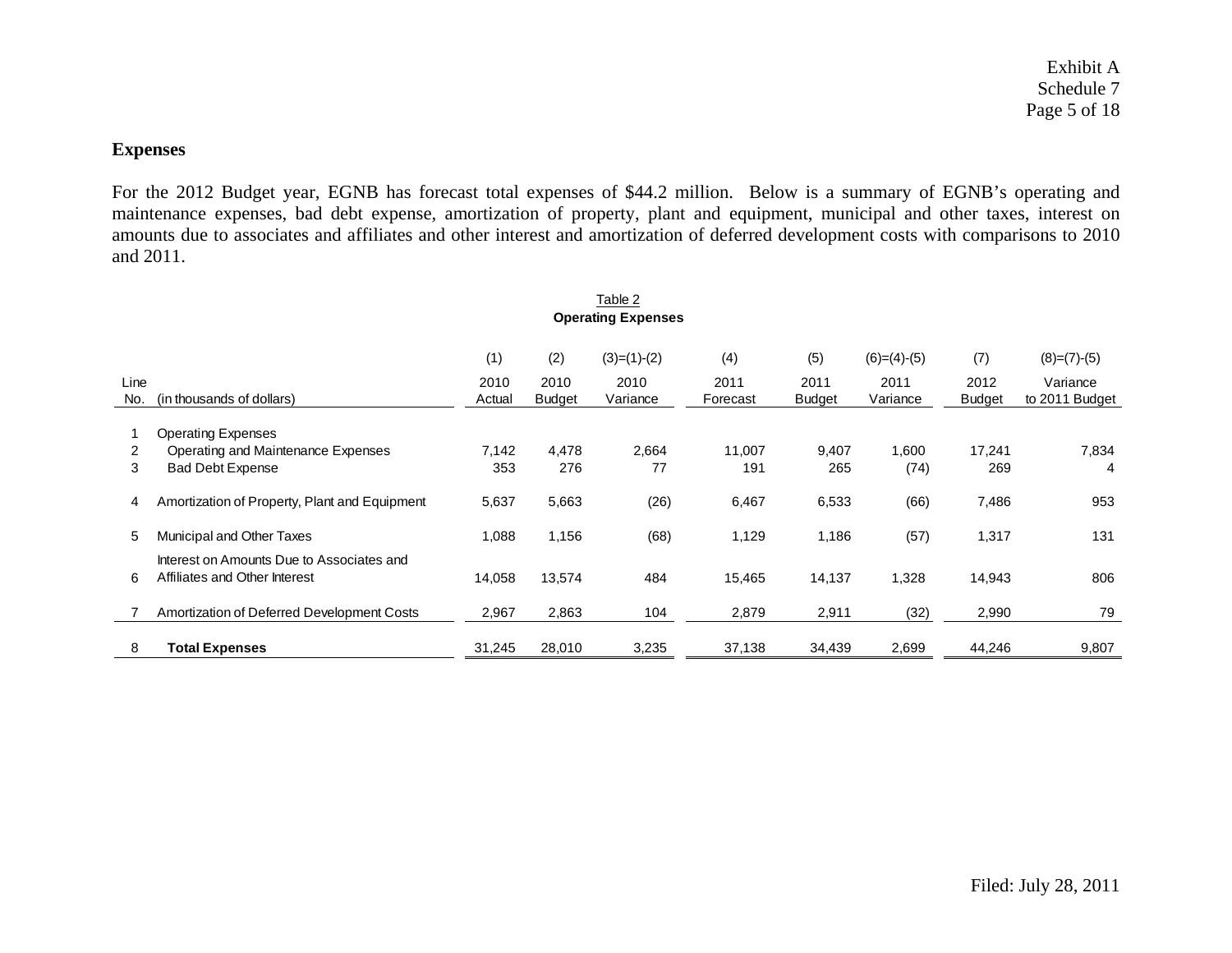Exhibit A Schedule 7 Page 6 of 18

# Operating and Maintenance ("O&M") Expenses

EGNB manages its O&M expenses, excluding incentives, at an aggregate level, where EGNB will try to offset increased costs in certain areas with cost reductions or savings in other areas of the organization.

EGNB has grouped its O&M expenses based on major cost categories rather than departments, as seen in the regulatory financial statement format filed with the Board. This presentation is consistent with EGNB's 2011 Budget filing.

|                |                                              |                  |               | <b>Operating and Maintenance Expenses</b> |                 |               |                |                  |                |
|----------------|----------------------------------------------|------------------|---------------|-------------------------------------------|-----------------|---------------|----------------|------------------|----------------|
|                |                                              | (1)              | (2)           | $(3)=(1)-(2)$                             | (4)             | (5)           | $(6)=(4)-(5)$  | (7)              | $(8)=(7)-(5)$  |
| Line           |                                              | 2010             | 2010          | 2010                                      | 2011            | 2011          | 2011           | 2012             | Variance       |
| No.            |                                              | Actual           | <b>Budget</b> | Variance                                  | Forecast        | <b>Budget</b> | Variance       | <b>Budget</b>    | to 2011 Budget |
|                |                                              |                  |               |                                           |                 |               |                |                  |                |
|                | <b>Labour and Benefits</b>                   | 8,509            | 9,008         | (499)                                     | 9,077           | 9,172         | (95)           | 9,477            | 305            |
| $\overline{2}$ | Admin/Office Expenses                        | 313              | 169           | 144                                       | 396             | 420           | (24)           | 451              | 31             |
| 3              | <b>Computer and Telecom Services</b>         | 320              | 421           | (101)                                     | 355             | 376           | (21)           | 352              | (24)           |
|                | <b>Professional Consulting</b>               | 2,537            | 2,339         | 198                                       | 2,424           | 2,308         | 116            | 2,439            | 131            |
| 5              | Travel and Training                          | 237              | 309           | (72)                                      | 293             | 288           | 5              | 297              | 9              |
|                | Advertising and Promotions                   | 1,277            | 1,075         | 202                                       | 1,187           | 1,186         |                | 1,378            | 192            |
|                | Incentives                                   | 4.172            | 8,440         | (4, 268)                                  | 5,166           | 5,166         |                | 5,897            | 731            |
| 9              | Tools and Safety                             | 113<br>622       | 116           | (3)                                       | 223<br>641      | 123<br>640    | 100            | 205<br>624       | 82             |
|                | Fleet<br><b>Facilities</b>                   | 667              | 669<br>679    | (47)                                      |                 | 700           |                | 740              | (16)           |
| 10             |                                              | 204              | 319           | (12)                                      | 702<br>282      | 282           | $\overline{2}$ | 324              | 40<br>42       |
| 11<br>12       | Insurance<br><b>NBEUB Assessments</b>        | 1,152            | 600           | (115)<br>552                              | 1,100           | 1,100         |                | 900              | (200)          |
| 13             | <b>Corporate Allocations</b>                 | 1,732            | 1,508         | 224                                       | 1,542           | 1,539         | 3              | 1,510            | (29)           |
| 14             | Gas Transportation and Related Activities    | 1,144            | 1,065         | 79                                        | 2,024           | 1,170         | 854            | 1,710            | 540            |
|                |                                              |                  |               |                                           |                 |               |                |                  |                |
| 15             | <b>Total O&amp;M Prior to Capitalization</b> | 22,999           | 26,717        | (3,718)                                   | 25,412          | 24,470        | 942            | 26,304           | 1,834          |
| 16             | Capitalized to:                              |                  |               |                                           |                 |               |                |                  |                |
| 17             | Property, plant & equipment                  | 5,400            | 6,463         | (1,063)                                   | 3,907           | 3,895         | 12             | 9,063            | 5,168          |
| 18             | Development O&M capitalized costs            | 10,457           | 15,776        | (5, 319)                                  | 10,498          | 11,168        | (670)          |                  | (11, 168)      |
| 19             | <b>Total Capitalized</b>                     | 15,857           | 22,239        | (6, 382)                                  | 14,405          | 15,063        | (658)          | 9,063            | (6,000)        |
| 20             | <b>Total O&amp;M Expenses</b>                | $7,142$ \$<br>\$ | 4,478 \$      | 2,664                                     | 11,007 \$<br>\$ | $9,407$ \$    | 1,600          | 17,241 \$<br>-\$ | 7,834          |

# Table 3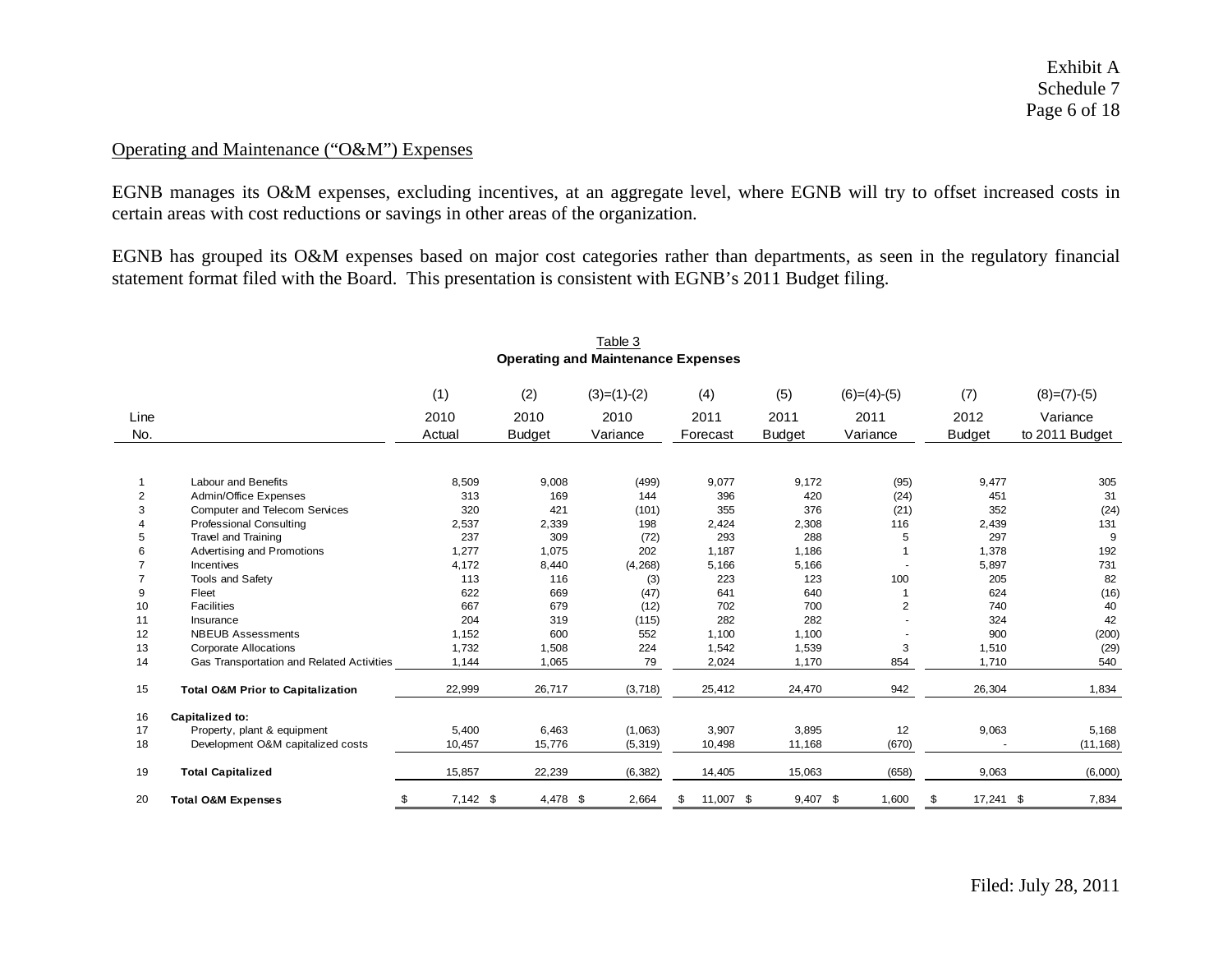Exhibit A Schedule 7 Page 7 of 18

#### 2010 Actual vs 2010 Budget

EGNB's 2010 Actual O&M expenses were \$3.7 million, or 14%, under budget, with the principal driver for this variance being lower incentive spending (\$4.3 million) due to lower than forecast sales, partially offset by above budget NBEUB Assessments (\$0.6) million) due to higher than anticipated hearing activity and Public Intervenor costs. Other variances within individual O&M expense categories are primarily due to:

- Labour and Benefits: actual labour and benefit expenses were \$0.5 million under budget, primarily due to lower labour costs (\$361K) arising from vacant positions, lower commissions due to lower than forecast sales (\$127K), lower incentive compensation costs (\$17K) and relocation cost (\$26K), partially offset by increased recruitment (\$32K)
- Admin/Office Expenses: administration and office expense costs were \$144K over budget primarily due to a general cost mitigation strategy (\$200K) in the 2010 Budget that was distributed among actual expense accounts in the forecast, partially offset by lower stationery costs (\$25K), postage (\$15K), outside services (\$9K) and utility costs (\$6K)
- Computer and Telecom Services: computer and telephone related ("telecom") services were \$101K below budget, primarily due to lower telecom costs (\$62K) due to the implementation of a voice over internet protocol (VOIP) phone system, lower software maintenance costs (\$32K) and photocopier lease costs (\$5K)
- Professional Consulting: professional consulting costs were \$198K over budget, primarily due to higher than forecast legal and professional consulting costs arising from increased regulatory activity (\$321K) partially offset by reduction in consulting fees for Construction and Maintenance due to a new contract for sewer locates (\$101K)
- • Travel and Training: travel and training costs were \$72K under budget, primarily due to lower airfare expenses (\$24K) related to reduced travel and conference attendance (\$4K) and associated accommodation (\$23K), meal costs (\$18K) and ground transportation costs (\$3K)
- • Advertising and Promotions: advertising and promotion expenditures were \$202K over budget primarily due to increased advertising and public relations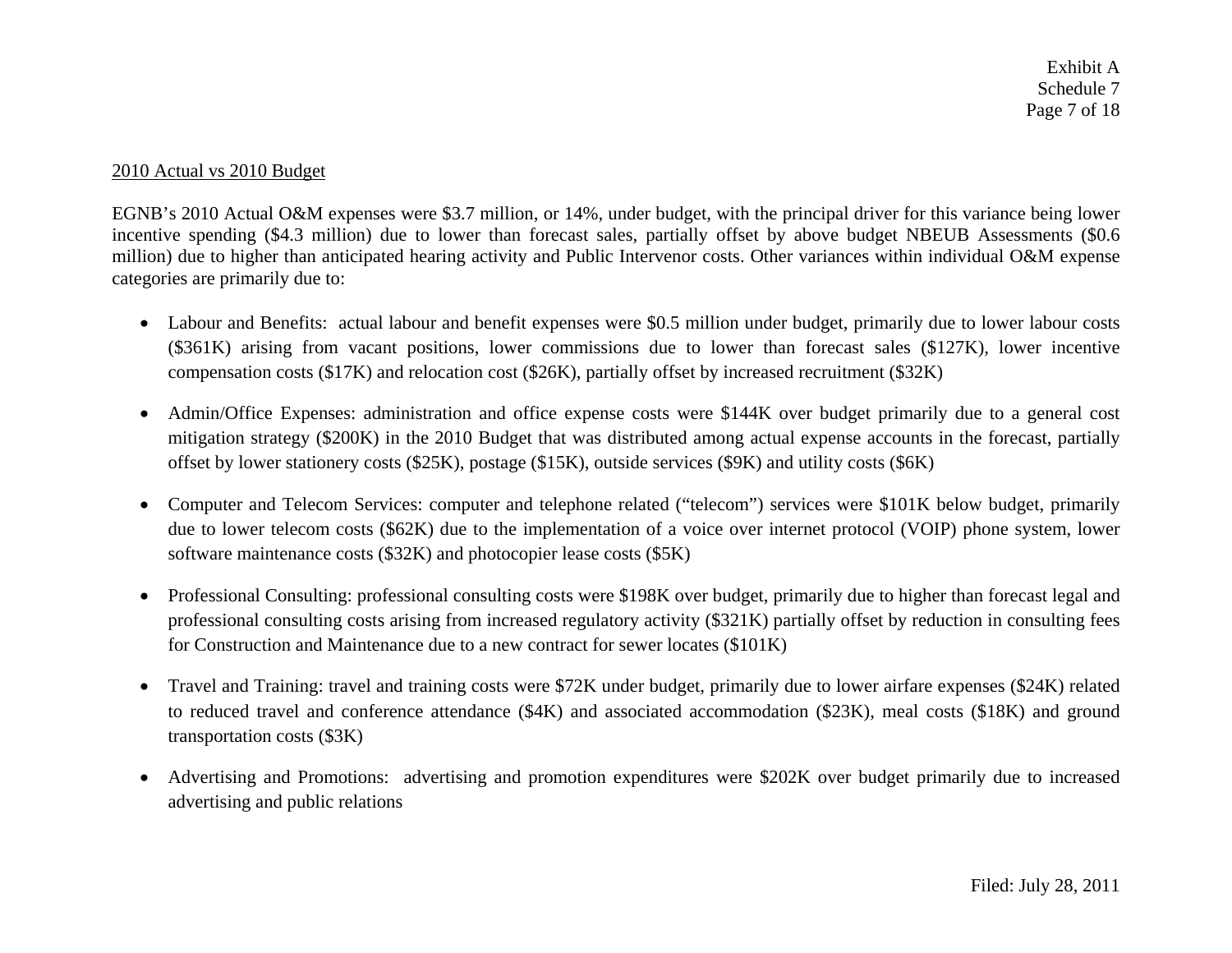- Fleet: fleet costs were \$47K under budget due to lower fuel and maintenance costs
- Facilities: facilities expenditures were \$12K below budget primarily due to removal of warehouse space in the Fredericton lease (\$21K) offset by unbudgeted utility expenses (\$6K) and office repairs & maintenance (\$3K)
- $\bullet$  Insurance: insurance costs were \$115K under budget, primarily due to lower than anticipated liability insurance (\$109K), broker insurance (\$3K) and automobile insurance costs (\$2K)
- Corporate Allocations: corporate allocations are \$224K higher than budget due to an increased cost in stock based compensation (\$106K), nomination services (\$43K), dispatch services (\$35K), management fees (\$54K), partially offset by lower president fees (\$20K)
- Gas Transportation and Related Activities: gas transportation and related activities were \$79K over budget due to lower than anticipated utilization of the Maritimes and Northeast Pipeline ("M&NP") Firm Service Agreement ("FSA")

Amounts capitalized to Property, Plant and Equipment and Development O&M capitalized costs were \$6.4 million below budget due to actual costs being less than budget, as well as a reduction in the O&M capitalization percentages applied, resulting in a lower capitalized amount when the capitalization percentages are applied.

#### 2011 Forecast vs 2011 Budget

EGNB's 2011 Forecast O&M expenses are expected to end the year \$942K, or 4%, over budget, with the principal driver for this variance being higher gas transportation and related activities (\$854K) due to lower than anticipated utilization of the M&NP FSA. Other variances within individual O&M expense categories accounting for the remaining \$88K over budget are primarily due to:

- Labour and Benefits: labour and benefit expenses are forecast to end 2011 \$95K under budget, primarily due to lower labour costs (\$109K) due to staff turnover and hiring lag partially offset by increased overtime costs (\$12K)
- $\bullet$  Admin/Office Expenses: administration and office expense are forecast to be \$24K under budget primarily due to lower copier and other supplies (\$11K) and stationery costs (\$17K), partially offset by higher postage (\$4K)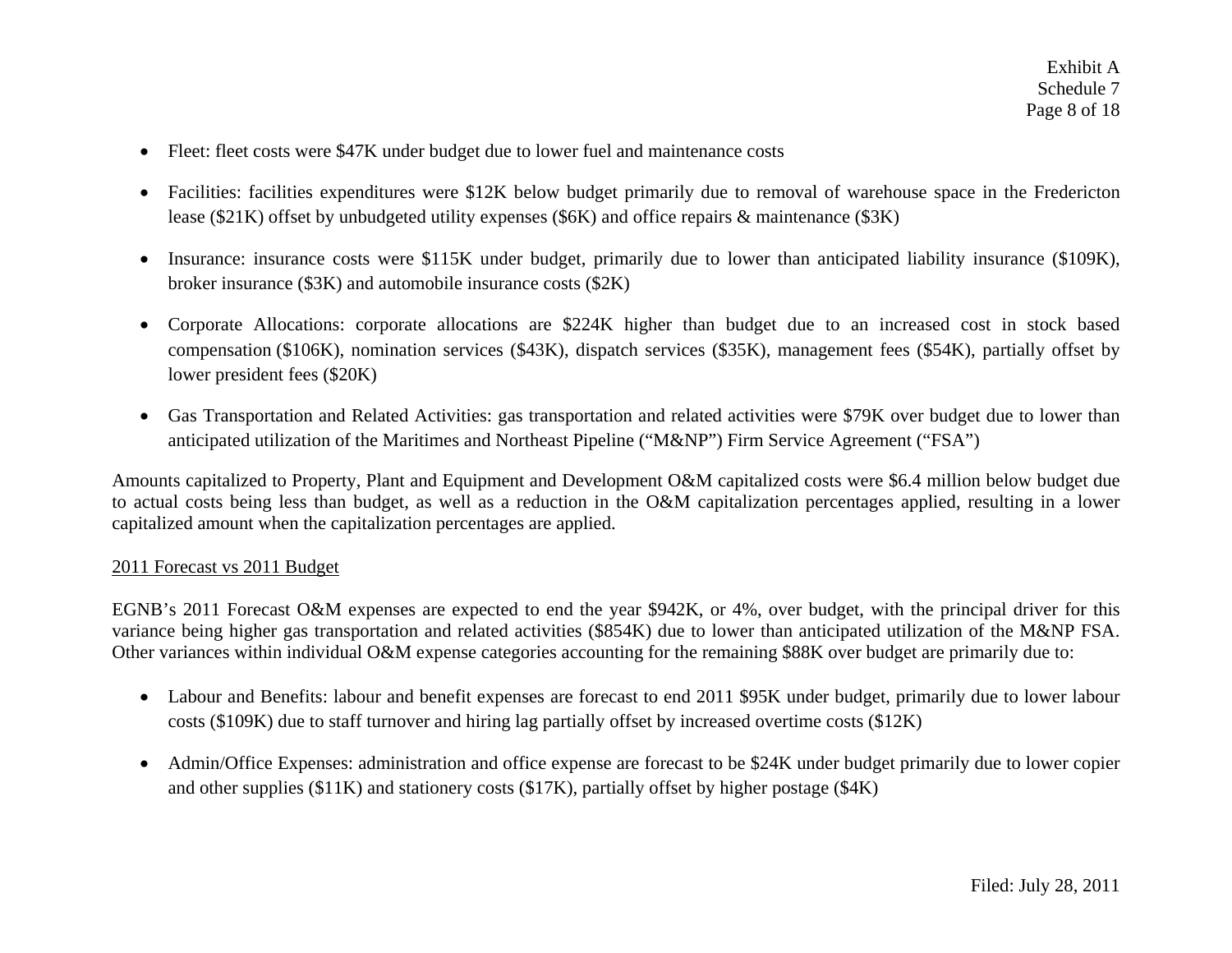- • Computer and Telecom Services: computer and telecom services are forecast to be \$21K under budget at the end of 2011, primarily due to lower cellular/pager costs
- Professional Consulting: professional consulting costs are forecast to end 2011 \$116K above budget, primarily due to increased legal and consulting costs associated with an investor liquidation (\$51K), increase in Board of Director activity (\$13K) and an increase in consulting support for Human Resources activities (\$52K)
- • Tools and Safety: tools and safety expenses are forecast to be \$100K above budget, primarily due to additional costs for the Sewer Lateral Awareness Campaign and for Leak Survey work

Amounts capitalized to Property, Plant and Equipment and Development O&M capitalized costs are \$658K under budget due to a reduction in the O&M capitalization percentages in the 2011 Forecast.

# 2012 Budget vs 2011 Budget

EGNB's 2012 Budget O&M expenses reflect a \$1.8 million increase in comparison to its 2011 O&M Budget, with the principal driver for this variance being higher incentive spending expectations (\$731K) due to higher sales expectations, an increase in gas transportation and related activities (\$540K) due to lower anticipated utilization of the M&NP FSA, partially offset by forecast lower NBEUB Assessments (\$200K) due to anticipated lower hearing activity and Public Intervenor costs. Other variances within individual O&M expense categories accounting for the remaining \$0.8 million increase compared to the 2011 Budget are primarily due to:

- Labour and Benefits: labour and benefit expenses are forecast to be \$305K more than the 2011 Budget, primarily due to increased labour costs (\$233K) due to 2012 salary increases and the full year effect of 2011 increases, the implementation of overtime compensation for supervisory on-call staff (\$21K) and forecast incentive compensation (\$50K)
- Admin/Office Expenses: administration and office expenses are forecast to be \$31K more than the 2011 Budget, primarily due to increased cost for leak survey (\$30K) and postage costs (\$12K), partially offset by an expected reduction for stationary cost (\$10K)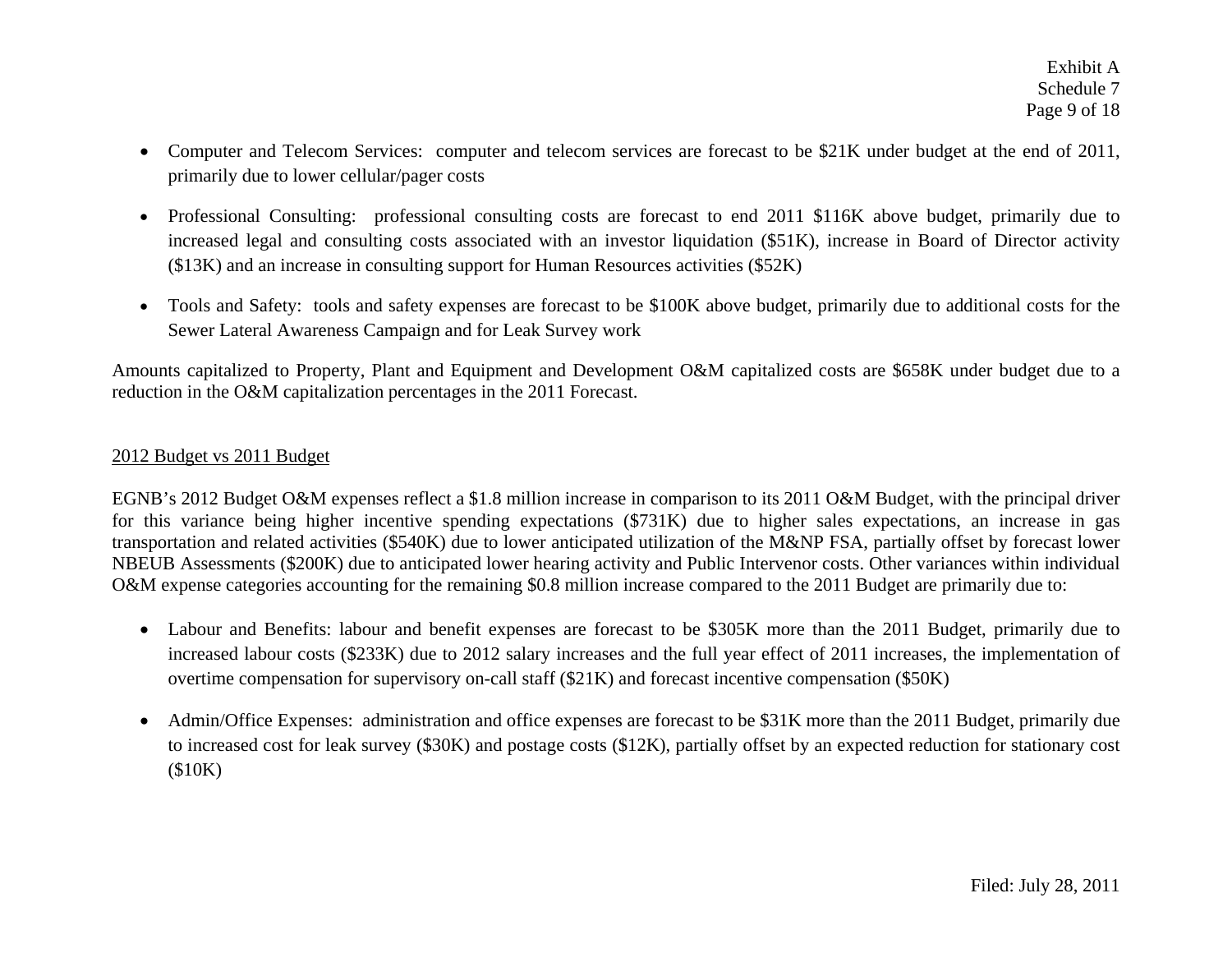- $\bullet$  Computer and Telecom Services: computer and telecom costs are forecast to be \$24K less than the 2011 Budget, primarily due to reduced software maintenance costs (\$12K), photocopier lease costs (\$7K) and cellular/pager costs (\$3K)
- $\bullet$  Professional Consulting: professional consulting costs are forecast to be \$131K more than the 2011 Budget, primarily due to system integrity activities (\$47K), increased consulting costs for Construction and Maintenance due to a contract renewal in 2012 (\$54K), increased costs for emergency response and inspections (\$27K) and an annual increase for call center fees (\$52K), partially offset by an expected decrease in regulatory activity (\$50K)
- $\bullet$  Advertising and Promotions: advertising and promotion expenditures were \$192K over budget primarily due to increased advertising & public relations activities (\$190K)
- Tools and Safety: tools and safety expenses are forecast to be \$82K more than the 2011 budget, primarily due to additional cost for a Sewer Lateral Awareness Campaign and for Leak Survey work (\$77K)
- $\bullet$ Fleet: fleet expenses are forecast to be \$16K below the 2011 Budget, primarily due to lower fuel and maintenance costs
- Facilities: facilities costs are forecast to be \$40K more than the 2011 Budget, primarily due to an allowance for increased space to develop improved training facilities
- $\bullet$  Insurance: insurance expenses are forecast to be \$42K more than the 2011 Budget, primarily due to increased liability insurance costs
- $\bullet$  Corporate Allocations: corporate allocations are \$29K lower than the 2011 Budget due to a reduction in budgeted allocations received from Enbridge Inc.

Amounts capitalized to Property, Plant and Equipment and Development O&M capitalized costs are forecast to be \$6.0 million less than the 2011 Budget due to the elimination of O&M capitalized to Development O&M (\$11.2 million) partially offset by an increase in O&M Capitalized to PPE (\$5.2 million), primarily due to the capitalization of incentives to PPE.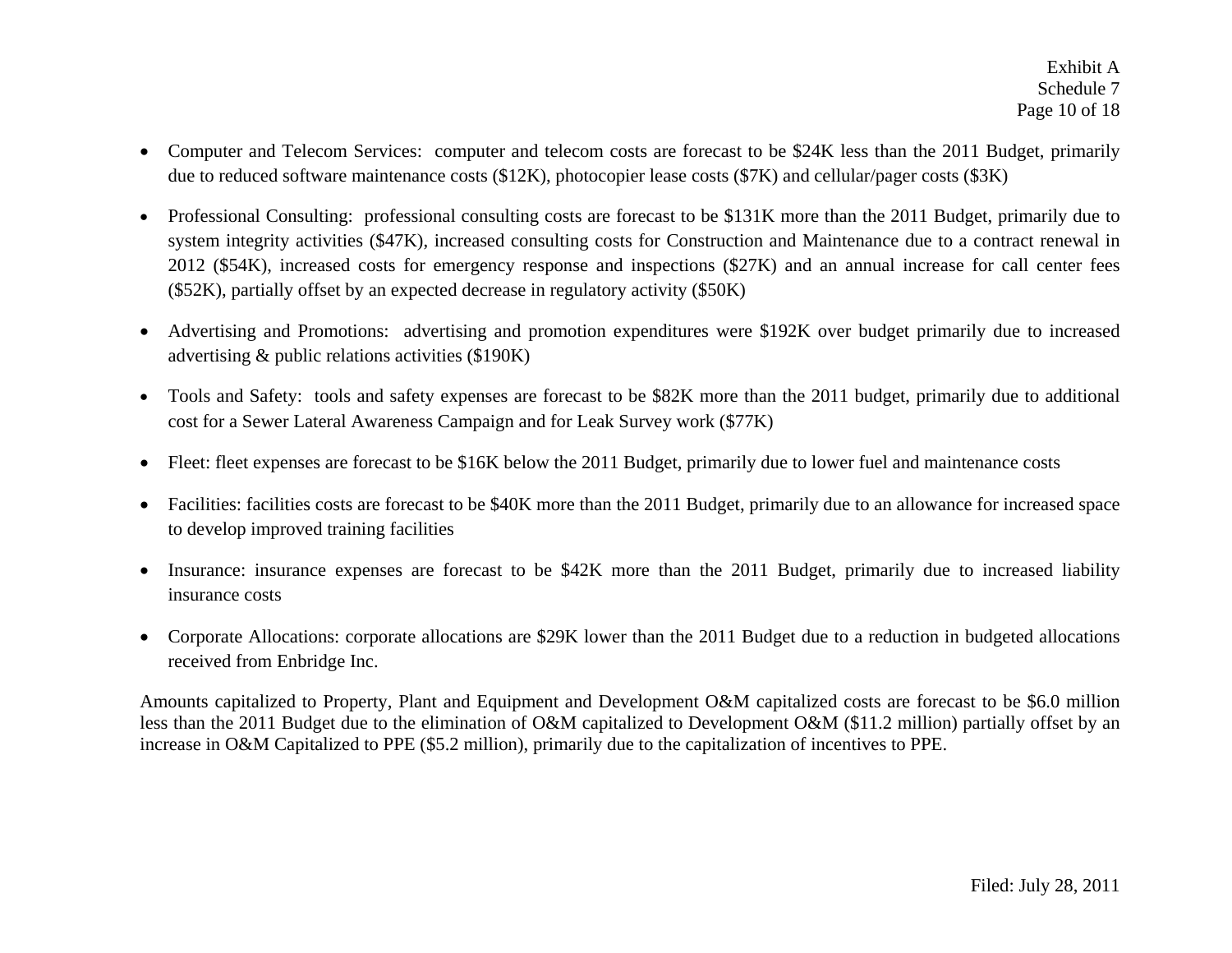#### Other Operating Expenses

#### 2010 Actual vs 2010 Budget

Bad Debt Expense was \$77K over budget primarily due to poor economic conditions.

Amortization of Property, Plant and Equipment was \$26K under budget due to the timing and nature of capital expenditures.

Municipal and Other Taxes were \$68K below budget due primarily to changes in property assessment values as compared to budget.

Interest on Amounts Due to Associates and Affiliates and Other Interest was \$484K above budget due to higher than budgeted Long Term Debt requirements during 2010 due to lower than budgeted cash flow from operations and the elimination of the planned equity call in 2010.

Amortization of Deferred Development Costs was \$104K above budget primarily due to reclassification of actual intangible software costs and their associated amortization from Property, Plant and Equipment in 2010 resulting from accounting changes.

#### 2011 Forecast vs 2011 Budget

Bad Debt Expense is expected to be \$74K below budget, due to lower than expected revenues and a continued strong focus on customer collections.

Amortization of Property, Plant and Equipment is expected to be \$66K under budget due to the timing and nature of capital expenditures.

Municipal and Other Taxes are expected to be \$57K below budget primarily due to a decrease in capital expenditures as compared to budget.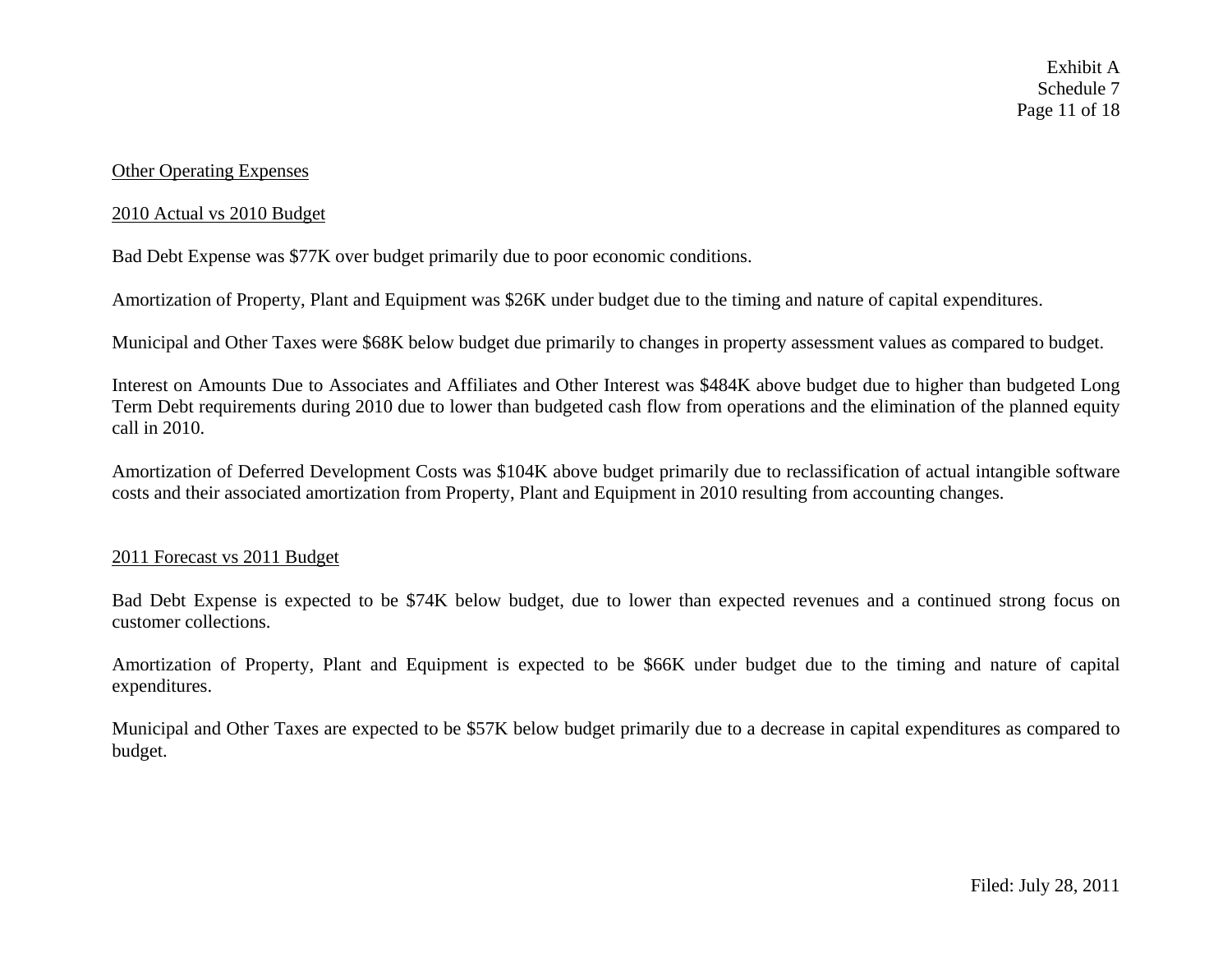Exhibit A Schedule 7 Page 12 of 18

Interest on Amounts Due to Associates and Affiliates and Other Interest are expected to be \$1.3 million above budget due to higher than budgeted Long Term Debt requirements during 2011 as a result of a regulatory decision to change capital structure to 55% Debt from the previous 50% Debt.

Amortization of Deferred Development Costs are expected to be \$32K below budget primarily due to a reduction in the additions to Development O&M.

#### 2012 Budget vs 2011 Budget

Amortization of Property, Plant and Equipment is forecast to result in a \$953K increase compared to the 2011 budget due to forecasted capital additions in 2012.

Municipal and Other Taxes are forecast to increase by \$131K compared to the 2011 budget primarily due to forecast additions to capital and the expansion into Dorchester late in 2011.

Interest on Amounts Due to Associates and Affiliates and Other Interest are forecast to increase by \$806K compared to the 2011 budget due to additional debt notes taken in the latter part of 2011 having a full year of interest associated with them in 2012, as well as a new debt note in 2012.

Amortization of Deferred Development Costs is forecast to increase by \$79K compared to the 2011 Budget due to the growth in Development O&M costs in 2011.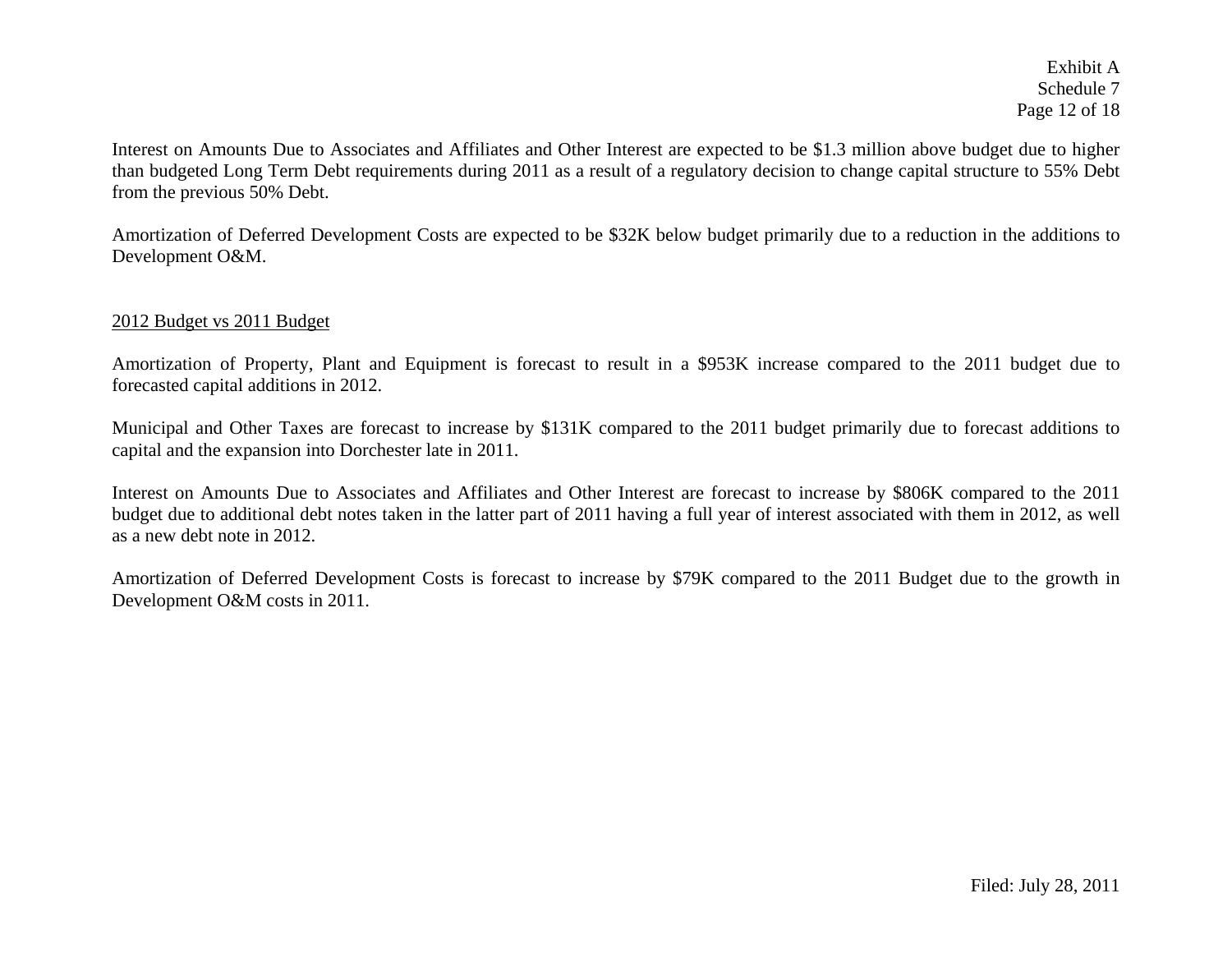# **Rate Base**

Information with respect to EGNB's year end Rate Base and the levels of Property, Plant and Equipment, Development O&M capitalized costs, Working Capital allowance and other elements within rate base are provided below.

|                                          | Table 4<br><b>Rate Base</b>       |                |                       |                  |                  |                       |                          |                       |                            |  |  |  |
|------------------------------------------|-----------------------------------|----------------|-----------------------|------------------|------------------|-----------------------|--------------------------|-----------------------|----------------------------|--|--|--|
|                                          |                                   |                |                       |                  |                  |                       |                          |                       |                            |  |  |  |
|                                          |                                   | (1)            | (2)                   | $(3)=(1)-(2)$    | (4)              | (5)                   | $(6)=(4)-(5)$            | (7)                   | $(8)=(7)-(5)$              |  |  |  |
| Line<br>(in thousands of dollars)<br>No. |                                   | 2010<br>Actual | 2010<br><b>Budget</b> | 2010<br>Variance | 2011<br>Forecast | 2011<br><b>Budget</b> | 2011<br>Variance         | 2012<br><b>Budget</b> | Variance<br>to 2011 Budget |  |  |  |
|                                          |                                   |                |                       |                  |                  |                       |                          |                       |                            |  |  |  |
|                                          | Property, plant and equipment     | 156,205        | 161,304               | (5,099)          | 164,635          | 166,569               | (1,934)                  | 186,574               | 20,005                     |  |  |  |
| $\overline{2}$                           | Development O&M capitalized costs | 96,409         | 105,785               | (9,376)          | 104,205          | 106,943               | (2,738)                  | 101,368               | (5, 575)                   |  |  |  |
| 3                                        | Franchise fee                     | 650            | 650                   |                  | 562              | 562                   | $\overline{\phantom{a}}$ | 475                   | (87)                       |  |  |  |
| 4                                        | Deferred costs                    | 201            | 579                   | (378)            | 109              | 109                   |                          | 109                   | ۰.                         |  |  |  |
| 5                                        | Term deposit                      | 2,957          | 3,128                 | (171)            | 2,963            | 2,955                 | 8                        | 2,963                 | 8                          |  |  |  |
| 6                                        | Working capital allowance         | 1,859          | 661                   | 1,198            | 2,483            | 1,849                 | 634                      | 1,532                 | (317)                      |  |  |  |
|                                          | <b>Regulatory Deferral</b>        | 171,427        | 155,128               | 16,299           | 178,850          | 176,984               | 866.                     | 187,399               | 10,415                     |  |  |  |
| 8                                        | Rate Base                         | 429,708        | 427,235               | 2,473            | 453,807          | 455,971               | (2, 164)                 | 480,420               | 24,449                     |  |  |  |

#### 2010 Actual vs 2010 Budget

Property, Plant and Equipment was \$5.1 million below budget primarily due to the reduction in actual capital costs as compared to forecast (\$2.9 million) in the last quarter of 2009, a decrease in capital spending (\$1.5 million) as compared to budget, forecast disposals which did not materialize (\$400K) and an increase in amortization (\$216K).

Development O&M Capitalized Costs were \$9.4 million below budget primarily due to a reduction in additions from O&M spending (\$5.3 million) and the impact of the lower than forecast ending year balance (\$4.2 million) from 2009, offset by a reduction in amortization (\$150k).

Deferred Costs were \$378K below budget due to equity call costs budgeted in 2010 for an equity call that did not take place.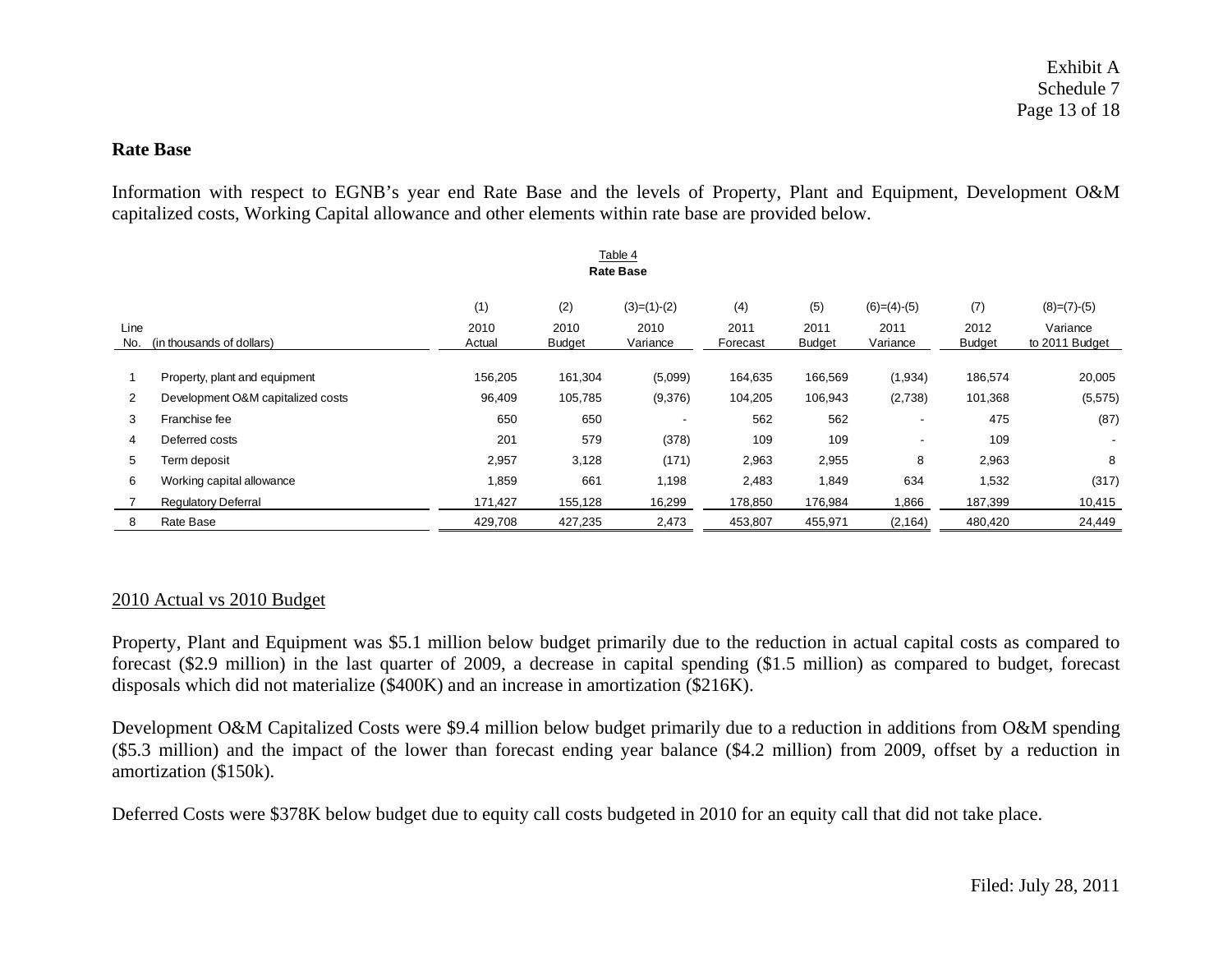Term deposit costs were \$171K below budget, primarily due to the actual rate of interest being lower than the original forecast rate of interest (\$103K) and the timing of the payment of the interest earned (\$68K).

Working Capital Allowance is \$1.2 million over budget, primarily due to higher inventory (\$700K) and prepaid expense balances (\$534K).

Regulatory Deferral is \$16.3 million over budget, primarily due to a shortfall in Gas Distribution revenue (\$11.8 million) and Installation Services Margin (\$764K), an increase in O&M expenses (\$2.5 million), an increase in Other expenses (\$280K), and an increase in the opening balance (\$2.0 million) resulting from higher than forecast additions in the last quarter of 2009, partially offset by a reduction in Return on Rate Base (\$1.1 million).

# 2011 Forecast vs 2011 Budget

Property, Plant and Equipment is expected to be \$1.9 million under budget primarily due to a reduction in the amount of capital spending (\$1.0 million) due to a reduction in customer attachments and a reduction in the opening balance of Property, Plant and Equipment (\$1.0 million) resulting from lower than forecast additions in the last quarter of 2010, partially offset by a reduction in amortization (\$66K).

Development O&M Capitalized Costs are expected to be \$2.7 million below budget primarily due to a reduction in the current year amount of O&M capitalized (\$670K) due to a reduction in the rates at which O&M expenses are capitalized to Development O&M Capitalized Costs and a reduction in the opening balance (\$2.2 million) resulting from lower than forecast additions in the last quarter of 2010, partially offset by a reduction in amortization (\$92K).

Working Capital Allowance is expected to be \$634K over budget in 2011, primarily due to higher inventory (\$196K) and prepaid expense balances (\$438K).

Regulatory Deferral is expected to be \$1.9 million over budget, primarily due to a shortfall in Gas Distribution revenue (\$3.9 million) and Installation Services Margin (\$392K), an increase in O&M expenses (\$745K), an increase in Other expenses (\$801K), and an increase in the opening balance (\$838K) resulting from higher than forecast additions in the last quarter of 2010, partially offset by a decrease in the return on rate base (\$4.7 million).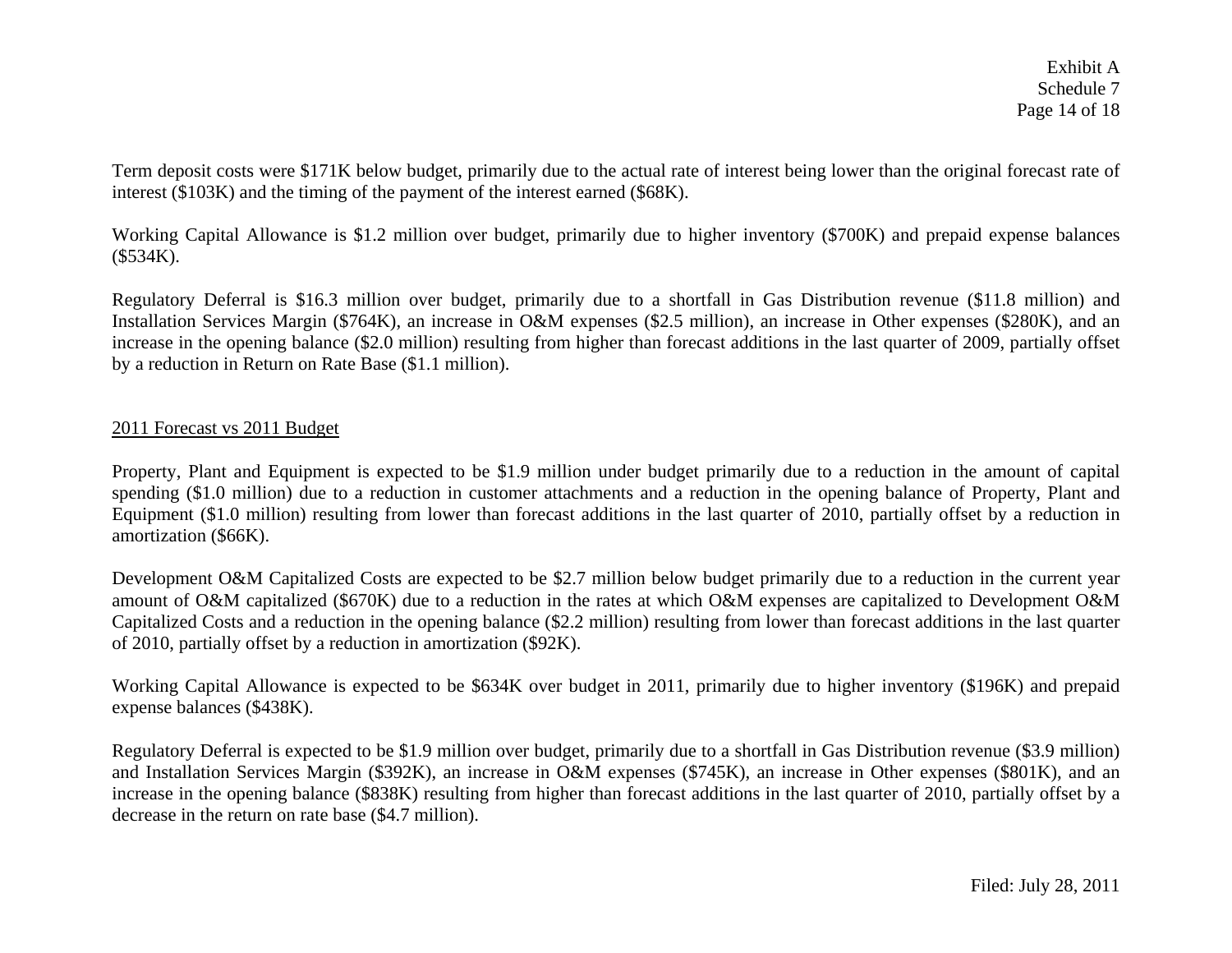# 2012 Budget vs 2011 Budget

Property, Plant and Equipment are forecast to increase by \$20.0 million as compared to the 2011 Budget, primarily due to a forecast increase to capital additions (\$9.6 million) and an anticipated strategic project (\$10.7 million).

Development O&M Capitalized Costs are forecast to decrease by \$5.6 million as compared to the 2011 Budget primarily due to amortization (\$2.7 million) and a reduction in the opening balance (\$2.8 million) resulting from lower than forecast additions in 2010.

Franchise fee cost is forecast to decrease by \$87K as compared to the 2011 Budget due to the recognition of an additional year of amortization.

Working Capital Allowance is forecast to decrease by \$317K as compared to the 2011 Budget, primarily due to lower budgeted inventory balances which reflect past experience.

Regulatory Deferral is forecast to increase by \$10.4 million as compared to the 2011 Budget primarily due to an increase in O&M expenses (\$7.3 million), an increase in Other expenses (\$1.7 million), and an increase in the opening balance (\$8.3 million) resulting from higher than forecast additions in 2010, partially offset by a decrease in the return on rate base (\$3.8 million), and an increase in revenue (\$3.1 million).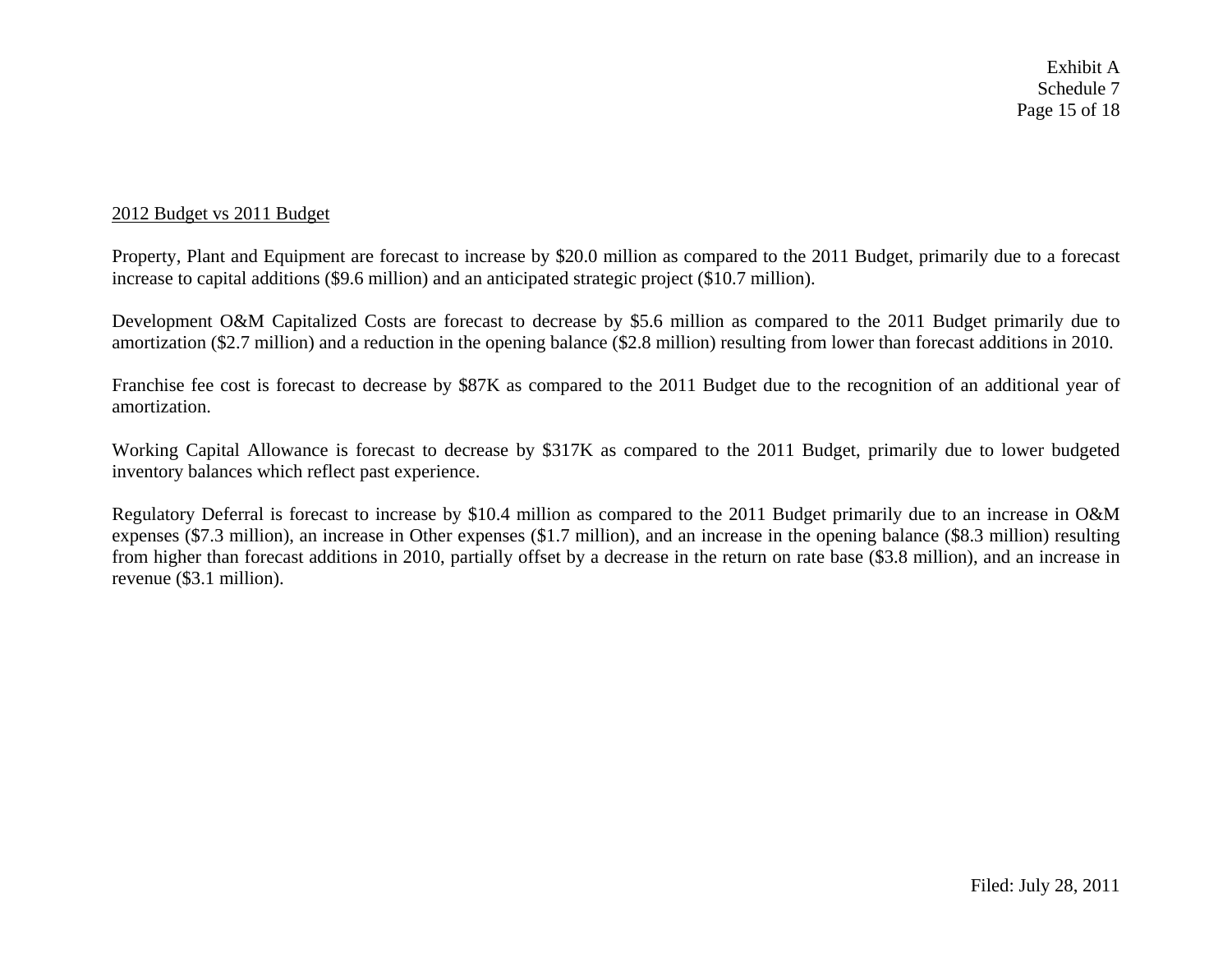#### **Non-Rate Base**

Information with respect to EGNB's Non-Rate Base items is provided below.

|      | Table 5                                        |        |               |               |          |               |               |               |                |  |  |  |
|------|------------------------------------------------|--------|---------------|---------------|----------|---------------|---------------|---------------|----------------|--|--|--|
|      | <b>Non-Rate Base</b>                           |        |               |               |          |               |               |               |                |  |  |  |
|      |                                                | (1)    | (2)           | $(3)=(1)-(2)$ | (4)      | (5)           | $(6)=(4)-(5)$ | (7)           | $(8)=(7)-(5)$  |  |  |  |
| Line |                                                | 2010   | 2010          | 2010          | 2011     | 2011          | 2011          | 2012          | Variance       |  |  |  |
| No.  | (in thousands of dollars)                      | Actual | <b>Budget</b> | Variance      | Forecast | <b>Budget</b> | Variance      | <b>Budget</b> | to 2011 Budget |  |  |  |
|      | <b>Non-Ratebase Assets</b>                     |        |               |               |          |               |               |               |                |  |  |  |
| 2    | Cash and Short Term Investments                | 4,521  | 17,376        | (12, 855)     | 1,322    |               | 1,322         | 7,201         | 7,201          |  |  |  |
| 3    | <b>Accounts Receivable</b>                     | 15,257 | 14,065        | 1,192         | 17,772   | 14,083        | 3,689         | 14,807        | 724            |  |  |  |
| 4    | Inventory                                      | 1,294  | 740           | 554           | 4,289    | 4,087         | 202           | 4,289         | 202            |  |  |  |
| 5    | <b>Total Non-Rate Base Assets</b>              | 21,072 | 32,181        | (11, 109)     | 23,383   | 18,170        | 5,213         | 26,297        | 8,127          |  |  |  |
| 6    | <b>Non-Ratebase Liabilities</b>                |        |               |               |          |               |               |               |                |  |  |  |
|      | Short Term Indebtedness                        |        |               |               |          | 667           | (667)         |               | (667)          |  |  |  |
| 8    | <b>Accounts Payable</b>                        | 22,329 | 15,595        | 6,734         | 22,480   | 15,942        | 6,538         | 23,522        | 7,580          |  |  |  |
| 9    | Long Term Deferred Post Employment Liabilities | 2,449  | (146)         | 2,595         | 2,328    | 2,359         | (31)          | 2,328         | (31)           |  |  |  |
| 10   | <b>Total Non-Rate Base Liabilities</b>         | 24,778 | 15,449        | 9,329         | 24,808   | 18,968        | 5,840         | 25,850        | 6,882          |  |  |  |

Non-rate base items are a function of the annual operations of EGNB and fluctuate with changes in operating revenues and expenses.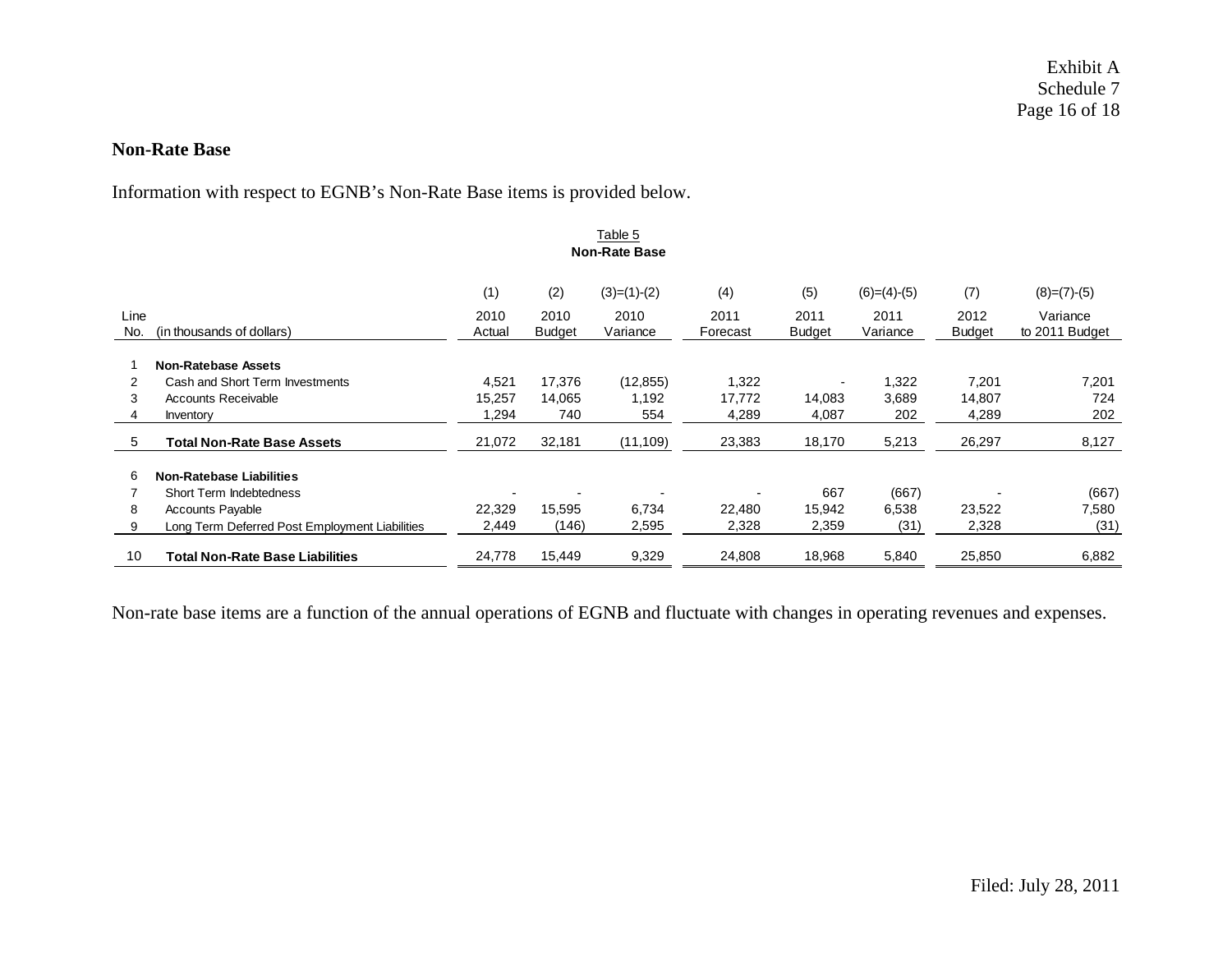# **Cost of Capital Summary**

#### Information with respect to EGNB's Cost of Capital is provided below.

|                | Table 6                                                           |                       |                  |                  |                       |                  |                       |                            |  |  |  |  |
|----------------|-------------------------------------------------------------------|-----------------------|------------------|------------------|-----------------------|------------------|-----------------------|----------------------------|--|--|--|--|
|                | <b>Cost of Capital</b>                                            |                       |                  |                  |                       |                  |                       |                            |  |  |  |  |
|                | (2)<br>(4)<br>(1)<br>$(3)=(1)-(2)$<br>(5)<br>$(6)=(4)-(5)$<br>(7) |                       |                  |                  |                       |                  |                       |                            |  |  |  |  |
|                | 2010<br>Actual                                                    | 2010<br><b>Budget</b> | 2010<br>Variance | 2011<br>Forecast | 2011<br><b>Budget</b> | 2011<br>Variance | 2012<br><b>Budget</b> | Variance<br>to 2011 Budget |  |  |  |  |
| Principal      |                                                                   |                       |                  |                  |                       |                  |                       |                            |  |  |  |  |
| Debt           | 233,650                                                           | 218,274               | 15,376           | 253,650          | 227,701               | 25,949           | 262,150               | 34,449                     |  |  |  |  |
| Equity         | 192,143                                                           | 226,905               | (34, 762)        | 197,910          | 227,245               | (29, 335)        | 218,846               | (8,399)                    |  |  |  |  |
| Return (\$)    |                                                                   |                       |                  |                  |                       |                  |                       |                            |  |  |  |  |
| Debt           | 13,959                                                            | 13,583                | 376              | 15,454           | 14,146                | 1,308            | 14,922                | 776                        |  |  |  |  |
| Equity         | 24,590                                                            | 26,048                | (1, 458)         | 21,453           | 27,657                | (6, 204)         | 22,607                | (5,050)                    |  |  |  |  |
| Approved rates |                                                                   |                       |                  |                  |                       |                  |                       |                            |  |  |  |  |
| Debt           | 6.26%                                                             | 6.38%                 | $-0.12%$         | 6.30%            | 6.24%                 | 0.06%            | 6.04%                 | $-0.20%$                   |  |  |  |  |
| Equity         | 13.00%                                                            | 13.00%                | $0.00\%$         | 10.90%           | 12.75%                | $-1.85%$         | 10.90%                | $-1.85%$                   |  |  |  |  |

EGNB finances its operations through a combination of equity and debt financing.

## 2010 Actual vs 2010 Budget

Equity was \$35 million below budget due to EGNB's decision to cancel a planned equity call in 2010, partially offset by the decision to cease the payment of distributions after the second quarter of 2010. As a result, EGNB's cash requirements were funded through debt financing which was \$15.4 million above budget.

Actual debt rates were 0.12% below budget rates due to lower than budgeted interest rates on the additional debt requirements.